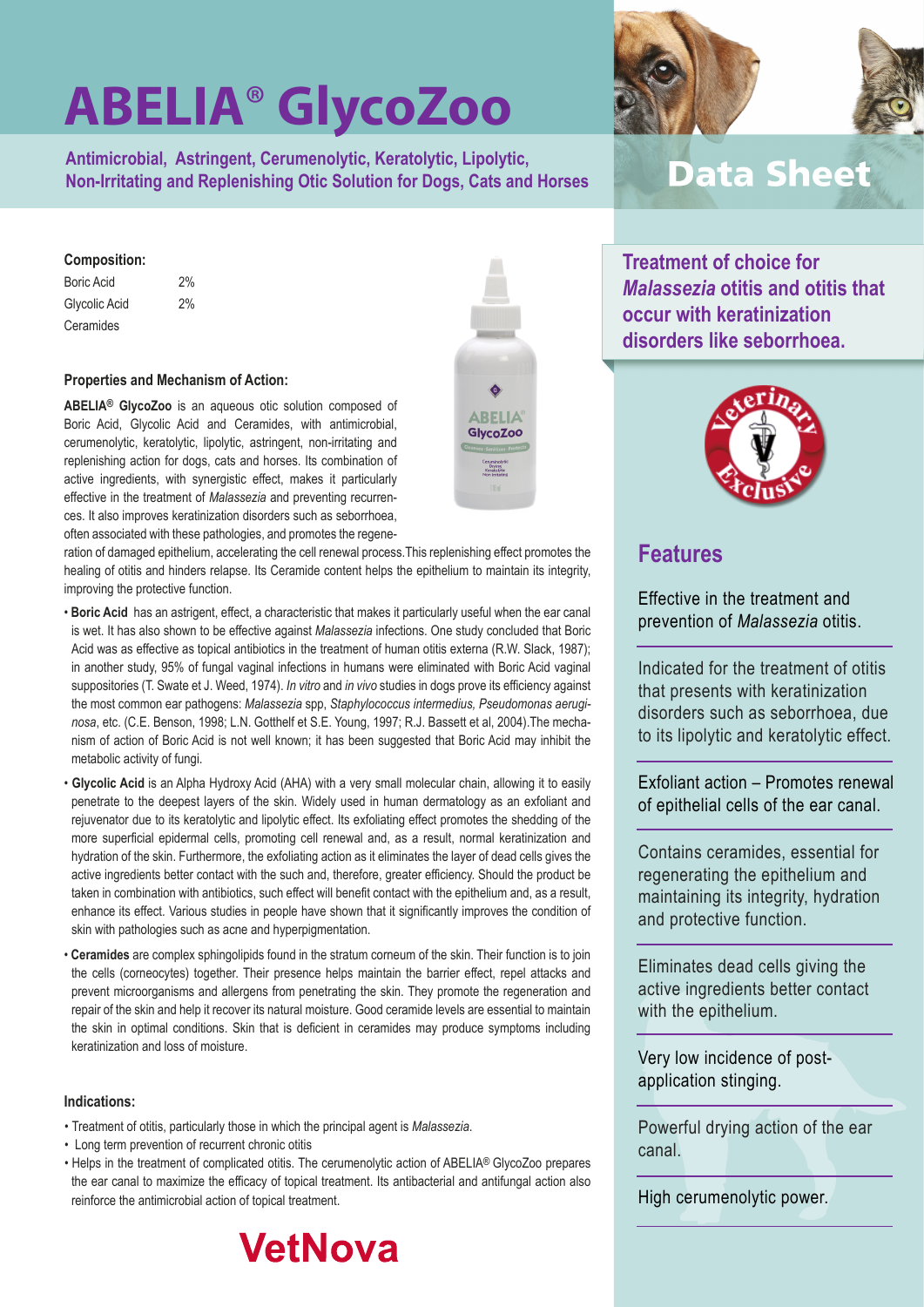Antimicrobial, Astringent, Cerumenolytic, Keratolytic, Lipolytic, **Manual Anticket Sheet**<br>Non-Irritating and Replenishing Otic Solution for Dogs, Cats and Horses<br> **Non-Irritating and Replenishing Otic Solution for Dogs, Ca** 

- Treatment of otic pathologies that occur with seborrhoea and/or keratinization disorders.
- Repair and protection of the epithelium of the ear canal when flaking or other signs of dehydration or irritation occur...
- Ears with perforated tympanic membrane (or suspected perforation).
- Preventive drying of the ear canal (e.g. swimming dogs).
- Malodorous ears.

**Target Species:** Dogs, cats and horses.

#### **Directions of Use:**

Treatment:

- Apply ABELIA® GlycoZoo carefully until the ear canal is full (1 to 5 ml depending on the breed).
- Softly massage the base of the ear for a few seconds.
- Remove excess solution with gauze or a paper towel.
- Repeat every12-24hours.
- Ears should be checked by your vet every 7 to 10 days.

Maintenance/Prevention: apply 1-2 times a week.

Safety: Do not use ABELIA<sup>®</sup> GlycoZoo if the ear or skin is seriously irritated or ulcerated. Does not cause ototoxicity even when the tympanic membrane is perforated. ABELIA® GlycoZoo does not contain antibiotics or corticoids so does not build up resistance, nor is there any risk of dermic or systemic side effects, even when used over prolonged periods.

**Warnings:** Keep the container tightly closed, in a cool, dry place, protected from direct sunlight and out of reach and sight of children and animals.

#### **Presentation:** 118 ml.

#### **Bibliography:**

- Atzori L, et. al. Glycolic acid peeling in the treatment of acne. J Eur Acad Dermatol Venereol. 1999.
- Bassett RJ, Burton GG, Robson DC, Hepworth G. Efficacy of an acetic acid and boric acid ear cleaning solution for the treatment and prophylaxis of Malassezia sp. Otitis Externa. Aust Vet Practit 2004 Jun;34(2):79-82
- Becker FF, et. al. A histological comparison of 50% and 70% glycolic acid peels using solutions with various pHs. Dermatol Surg. 1996.
- Benderdour M, Bui-Van T, Dicko A, Belleville F. In vivo and in vitro effects of boron and boronated compounds. J Trace Elem Med Biol 1998;12(1):2-7.
- Bennett A, Rowe RI, Soch N, Eckhert CD. Boron stimulates yeast (Saccharomyces cerevisiae) growth. J Nut 1999;129(12):2236-2238.
- Benson CE. Susceptibility of selected otitis externa pathogens to individual and mixtures of acetic and boric acids. Proc Annu Am Acad Vet Derm/Am Coll Vet Derm 1998;14:121.
- Bernstein EF, et. al. Glycolic acid treatment increases type I collagen mRNA and hyaluronic acid content of human skin. Dermatol Surg. 2001.
- Bertin C, et. al. Combined retinol-lactose-glycolic acid effects on photoaged skin: a double-blind placebo-controlled study. Int J Cosmet Sci. 2008.
- Bloom P. A practical approach to diagnosing and managing ear disease in dogs. Compend Contin Educ Vet 2009 May;31(5):E1-5.



Does not contain antibiotics or corticoids – Does not build up resistance or cause dermic or systemic side effects.

Effective and very safe – Ideal for prolonged treatments.

Non ototoxic – Safe to use in cases of perforated tympanic membrane.

Does not interfere with allergy tests.

Aqueous, colourless solution – Does not stain surfaces or fabrics in the home.

Dogs, Cats and Horses.

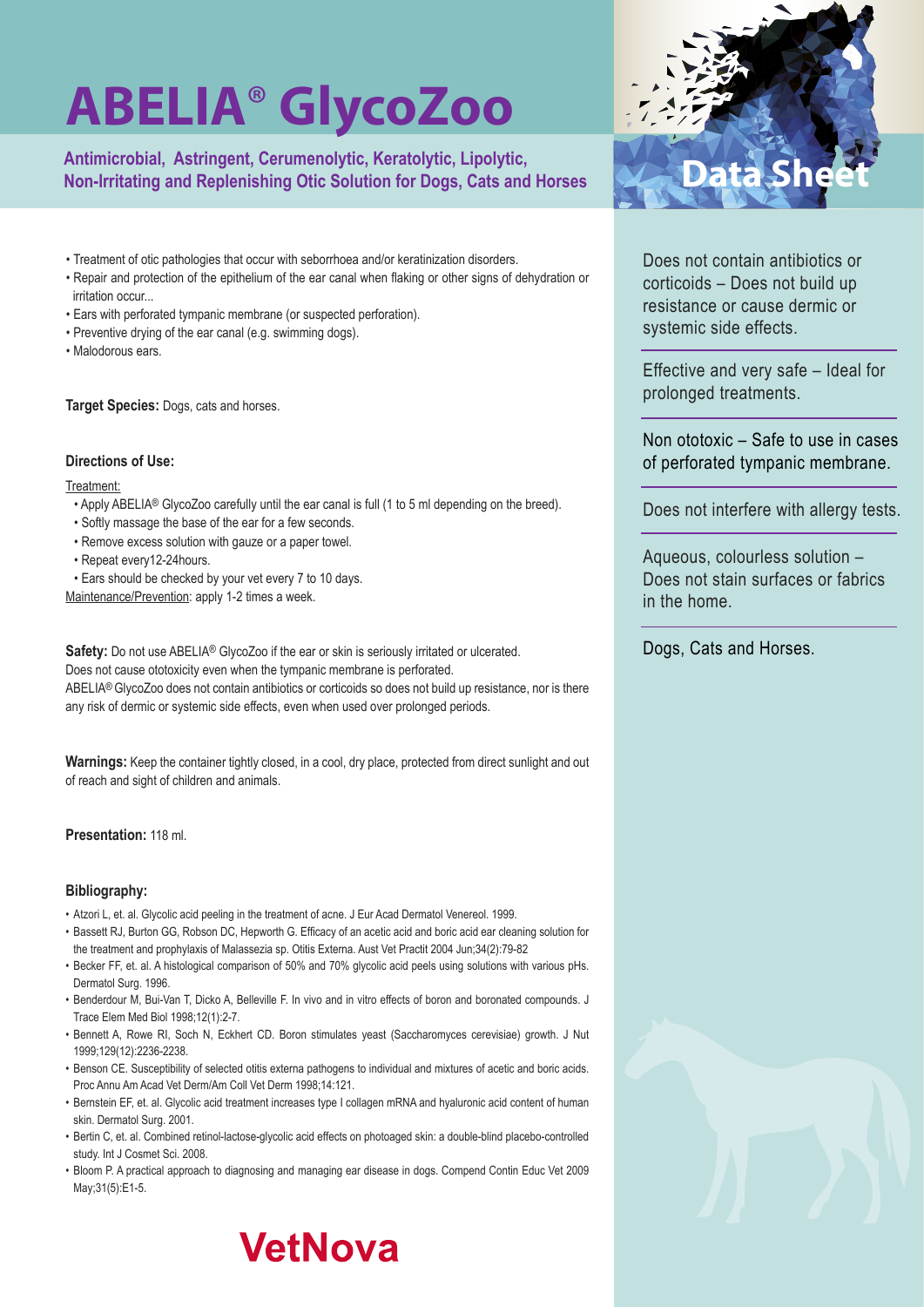**Antimicrobial, Astringent, Cerumenolytic, Keratolytic, Lipolytic, Non-Irritating and Replenishing Otic Solution for Dogs, Cats and Horses**

- Burns RL, et. al. Glycolic acid peels for postinflammatory hyperpigmentation in black patients. A comparative study. Dermatol Surg. 1997.
- Clark D. Managing otitis. Banfield Publication 2005.
- Clark E, Scerri L. Superficial and medium-depth chemical peels. Clin Dermatol. 2008.
- Clarke DE. Clinical and microbiological effects of oral zinc ascorbate gel in cats. J Vet Dent 2001;18:177–83.
- Cole LK. Diagnosing ear disease: which tests to use and when to use them. Western Veterinary Conference 2013.
- Cole LK. Topical and systemic medications for otitis externa & otitis media. Western Veterinary Conference, 2013.
- Cole LK, Kowchka KW, Kowalski JJ, et al. Microbial flora and antimicrobial susceptibility patterns of isolated pathogens from the horizontal ear canal and middle ear in dogs with otitis media. J Am Vet Med Assoc 1998;212:534-538.
- De Seta F, Schmidt M, Vu B, Essmann M, Larsen B. Antifungal mechanisms supporting boric acid therapy of Candida vaginitis. J Antim Chemo 2009;63(2):325–336.
- Draelos ZD, et. al. Evaluation of a kojic acid, emblica extract, and glycolic acid formulation compared with hydroquinone 4% for skin lightening. Cutis. 2010.
- Erbağci Z, Akçali C. Biweekly serial glycolic acid peels vs. long-term daily use of topical low-strength glycolic acid in the treatment of atrophic acne scars. Int J Dermatol. 2000.
- Fabbrocini G, De Padova MP, Tosti A. Chemical peels: what's new and what isn't new but still works well. Facial Plast Surg. 2009.
- Faghihi G, Shahingohar A, Siadat AH. Comparison between 1% tretinoin peeling versus 70% glycolic acid peeling in the treatment of female patients with melasma. J Drugs Dermatol. 2011.
- Fleischer A, Titel C, Ehwald R. The boron requirement and cell wall properties of growing and stationary suspension-cultured Chenopodium album L cells. Plant Physiol 1998;117(4):1401-1410.
- Fournier N, Fritz K, Mordon S. Use of nonthermal blue (405- to 420-nm) and near-infrared light (850- to 900-nm) dual-wavelength system in combination with glycolic acid peels and topical vitamin C for skin photorejuvenation. Dermatol Surg. 2006.
- Fuchs KO, et. al. The effects of an estrogen and glycolic acid cream on the facial skin of postmenopausal women: a randomized histologic study. Cutis. 2003.
- Funasaka Y, et. al. The efficacy of glycolic acid for treating wrinkles: analysis using newly developed facial imaging systems equipped with fluorescent illumination. J Dermatol Sci. 2001.
- Garcia A, Fulton JE Jr. The combination of glycolic acid and hydroquinone or kojic acid for the treatment of melasma and related conditions. Dermatol Surg. 1996.
- Garg VK, Sarkar R, Agarwal R. Comparative evaluation of beneficiary effects of priming agents (2% hydroquinone and 0.025% retinoic acid) in the treatment of melasma with glycolic acid peels. Dermatol Surg. 2008.
- Ginel PJ, Lucena R, Rodriguez JC, et al. A semiquantitative cytological evaluation of normal and pathological samples from the external ear canal of dogs and cats. Vet Derm 2002;13:151-156.
- Gotthelf LN. Ear Flushing and Treatment of Otitis Externa. NAVC Proceedings 2005.
- Gotthelf LN. Topical Treatment of Otitis Media. NAVC Proceedings 2005.
- Gotthelf LN, Young SE. New treatment of Malassezia otitis externa in dogs. Vet Forum 1997;14:46-53.
- Griffin C. Pseudomonas Otitis Lecture. 31st WSAVA Congress, Prague 2006.
- Grover C, Reddu BS. The therapeutic value of glycolic acid peels in dermatology. Indian J Dermatol Venereol Leprol. 2003.
- Hantash BM, Jimenez F. A split-face, double-blind, randomized and placebo-controlled pilot evaluation of a novel oligopeptide for the treatment of recalcitrant melasma. J Drugs Dermatol. 2009.
- Hantash BM, Jimenez F. Treatment of mild to moderate facial melasma with the Lumixyl topical brightening system. J Drugs Dermatol. 2012.
- Javaheri SM, et. al. Safety and efficacy of glycolic acid facial peel in Indian women with melasma. Int J Dermatol. 2001.
- Jiang M, Qureshi SA. Assessment of in vitro percutaneous absorption of glycolic acid through human skin sections using a flow-through diffusion cell system. J Dermatol Sci. 1998.
- Kaidbey K, et. al. Topical glycolic acid enhances photodamage by ultraviolet light. Photodermatol Photoimmunol Photomed. 2003.
- Kempiak SJ, Uebelhoer N. Superficial chemical peels and microdermabrasion for acne vulgaris. Semin Cutan Med Surg. 2008.
- Kessler E, et. al. Comparison of alpha- and beta-hydroxy acid chemical peels in the treatment of mild to moderately severe facial acne vulgaris. Dermatol Surg. 2008.
- Khunger N, Sarkar R, Jain RK. Tretinoin peels versus glycolic acid peels in the treatment of Melasma in dark-skin-



### **Data Sheet**



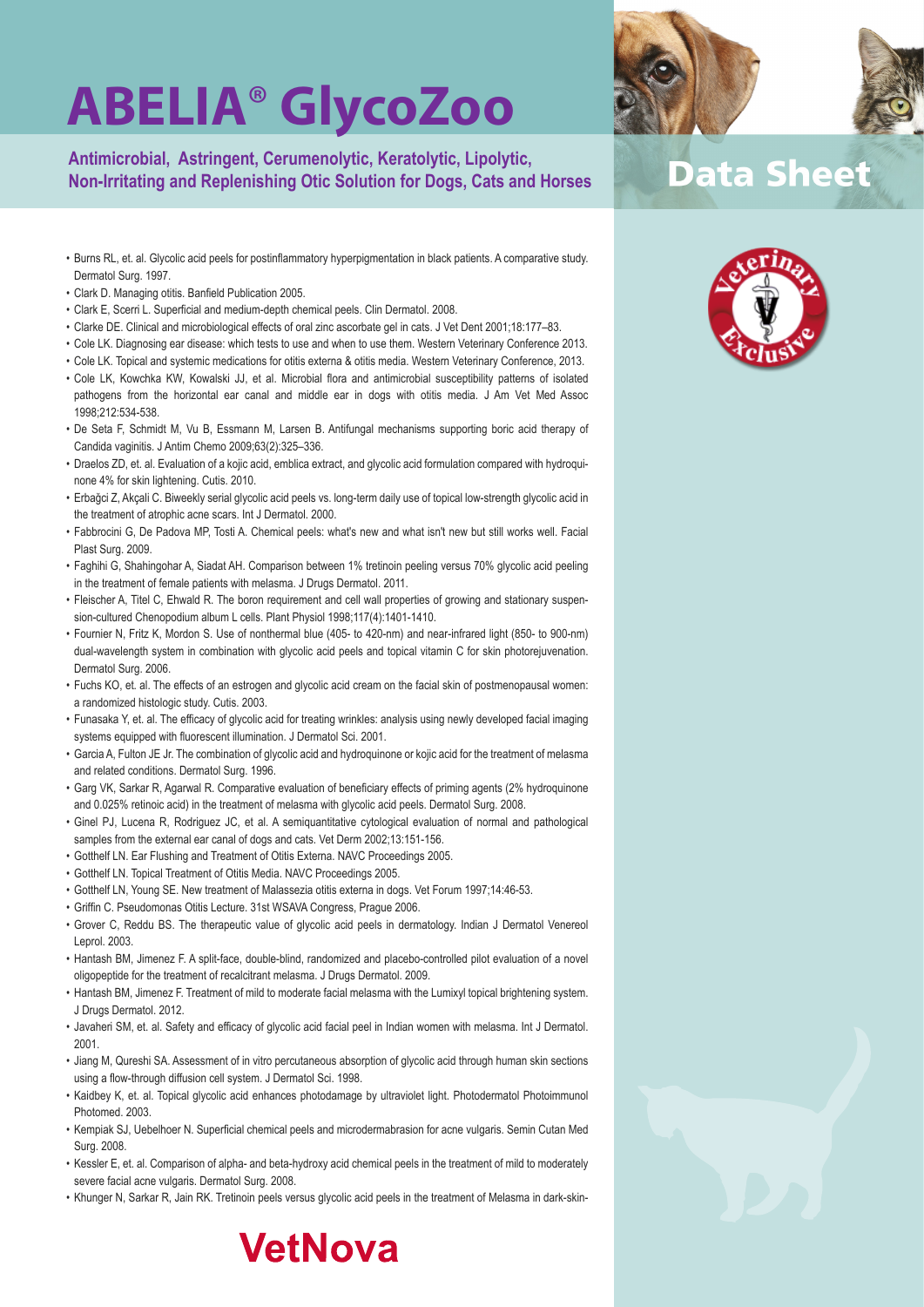Antimicrobial, Astringent, Cerumenolytic, Keratolytic, Lipolytic, **Manual Anticket Sheet**<br>Non-Irritating and Replenishing Otic Solution for Dogs, Cats and Horses<br> **Non-Irritating and Replenishing Otic Solution for Dogs, Ca** 

ned patients.Dermatol Surg. 2004.

- Kim SJ, Won YH. The effect of glycolic acid on cultured human skin fibroblasts: cell proliferative effect and increased collagen synthesis. J Dermatol. 1998.
- Kim SJ, et. al. Increased in vivo collagen synthesis and in vitro cell proliferative effect of glycolic acid. Dermatol Surg. 1998.
- Kim SW, et. al. Glycolic acid versus Jessner's solution: which is better for facial acne patients? A randomized prospective clinical trial of split-face model therapy. Dermatol Surg. 1999.
- Kornhauser A, et. al. The effects of topically applied glycolic acid and salicylic acid on ultraviolet radiation-induced erythema, DNA damage and sunburn cell formation in human skin. J Dermatol Sci. 2009.
- Kumari R, Thappa DM. Comparative study of trichloroacetic acid versus glycolic acid chemical peels in the treatment of melasma.Indian J Dermatol Venereol Leprol. 2010.
- Landau M. Chemical peels. Clin Dermatol. 2008.
- Lim JT. Treatment of melasma using kojic acid in a gel containing hydroquinone and glycolic acid. Dermatol Surg. 1999.
- Lim JT, Tham SN. Glycolic acid peels in the treatment of melasma among Asian women. Dermatol Surg. 1997.
- Males RG, Herring FG. A 1H-NMR study of the permeation of glycolic acid through phospholipid membranes. Biochim Biophys Acta.1999.
- Marrero GM, Katz BE. The new fluor-hydroxy pulse peel. A combination of 5-fluorouracil and glycolic acid. Dermatol Surg. 1998.
- Matousek JL, Campbell KL, Kakoma I. The effects of four acidifying sprays, vinegar, and water on canine cutaneous pH levels. J Am Anim Hosp Assoc 2003;39:29-33.
- McCarthy TJ, Zeelie JJ, Krause DJ. The antimicrobial action of zinc ion/antioxidant combinations. J Clin Pharm Ther 1992;17:51-54.
- McElroy BH, Miller SP. Effectiveness of zinc gluconate glycine lozenges (Cold-eeze) against the common cold in school-aged subjects: a retrospective chart review. Am J Ther 2002;9:472-475.
- Mendelsohn CL, Griffin CE, Rosenkrantz WS, Brown LD, Boord MJ. Efficacy of boric-complexed zinc and acetic-complexed zinc otic preparations for canine yeast otitis externa. J Am Anim Hosp Assoc 2005 Jan-Feb;41(1):12-21.
- Merchant SR. Medically managing chronic otitis externa and media. Vet Med 1997;92:518-534.
- Morreale M, Livrea MA. Synergistic effect of glycolic acid on the antioxidant activity of alpha-tocopherol and melatonin in lipid bilayers and in human skin homogenates. Biochem Mol Biol Int. 1997.
- Moy LS, Howe K, Moy RL. Glycolic acid modulation of collagen production in human skin fibroblast cultures in vitro. Dermatol Surg.1996.
- Moy LS, Murad H, Moy RL. Glycolic acid peels for the treatment of wrinkles and photoaging. J Dermatol Surg Oncol. 1993.
- Murad H, Shamban AT, Premo PS. The use of glycolic acid as a peeling agent. Dermatol Clin. 1995.
- National Toxicology Program. Photocarcinogenesis study of glycolic acid and salicylic acid (CAS Nos. 79-14-1 and 69-72-7) in SKH-1 mice (simulated solar light and topical application study). Natl Toxicol Program Tech Rep Ser. 2007.
- Newman N, et. al. Clinical improvement of photoaged skin with 50% glycolic acid. A double-blind vehicle-controlled study. Dermatol Surg. 1996.
- Olivry T, Dunston SM, Rivierre C, et al. A randomized controlled trial of misoprostol monotherapy for canine atopic dermatitis: effects on dermal cellularity and cutaneous tumor necrosis factor-alpha. Vet Derm 2003;14:37-46.
- Oresajo C, Yatskayer M, Hansenne I. Clinical tolerance and efficacy of capryloyl salicylic acid peel compared to a glycolic acid peel in subjects with fine lines/wrinkles and hyperpigmented skin. J Cosmet Dermatol. 2008.
- Osguthorpe JD, Nielsen DR. Otitis externa: Review and clinical update. Am Fam Physician 2006 Nov 1;74(9):1510-6.
- Park KY, et. al. A randomized, observer-blinded, comparison of combined 1064-nm Q-switched neodymium-doped yttrium-aluminium-garnet laser plus 30% glycolic acid peel vs. laser monotherapy to treat melasma. Clin Exp Dermatol. 2011.
- Park KS, et. al. Effect of glycolic acid on UVB-induced skin damage and inflammation in guinea pigs. Skin Pharmacol Appl Skin Physiol. 2002.
- Paterson S. Pseudomonas Otitis. NAVC's Clinician's Brief 2012.
- Perić S, et. al. Side effects assessment in glicolyc acid peelings in patients with acne type I. Bosn J Basic Med Sci. 2011.

**VetNova** 

• Plant JD. Management of Otitis Externa. Banfield Publication 2009.